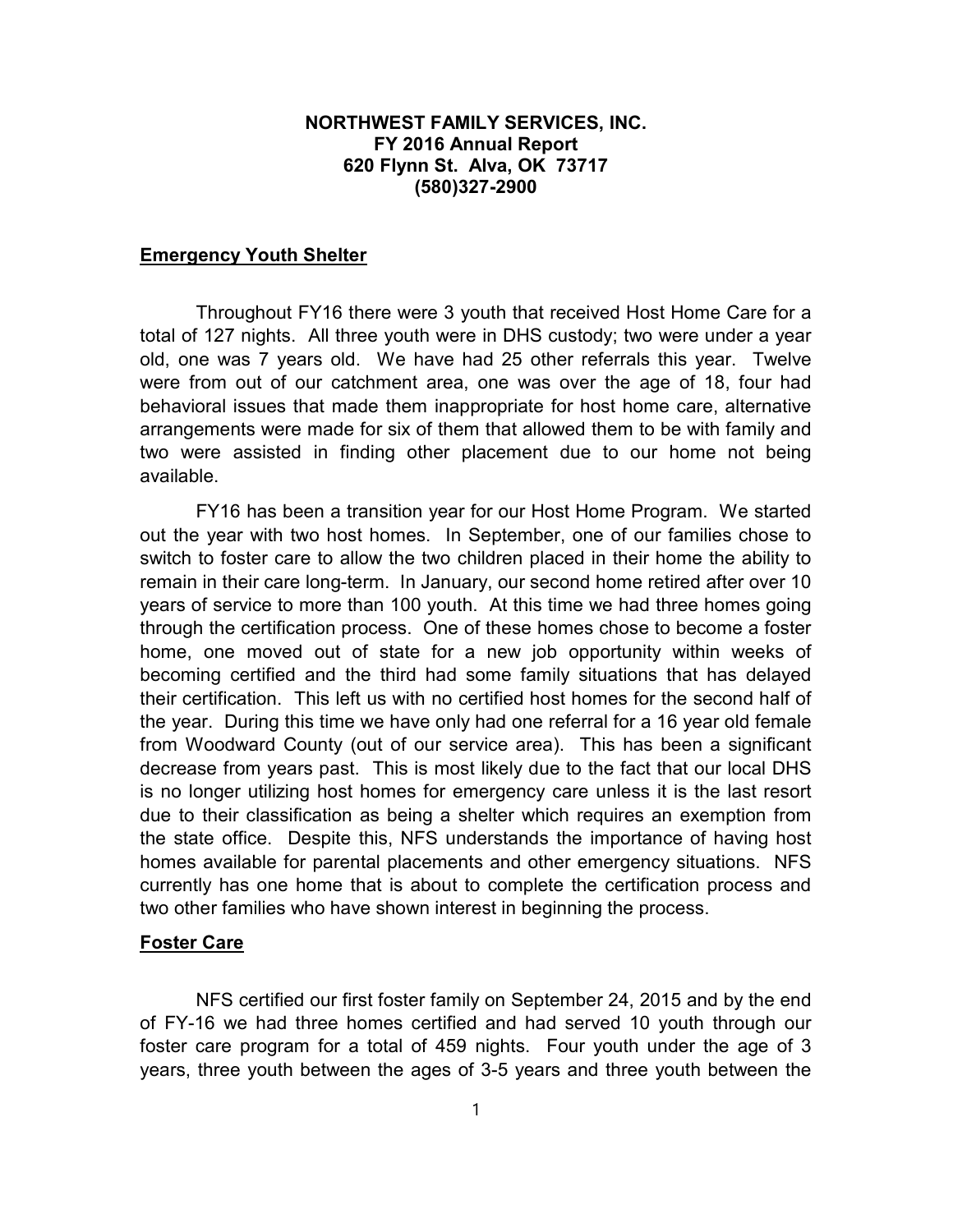ages of 6-12 years. Five of the youth served were from within our immediate catchment area and other five youth were from outside our immediate catchment area. During FY-16 we had 32 additional foster care referrals come in when we had beds available. These youth were not able to serve due to the youth's challenging behaviors/medical concerns, case worker finding closer placement or the youth not being a good match for the family who had a bed available. Currently we have 5 foster homes certified (12 beds) and 2 more families going through the certification process.

#### **<u>Start Right</u>**

The Start Right program is an intensive home visitation Family Resource/Child Development program for families with one or more social, financial, Medicaid, or behavioral risk factors. This program provides services to the parents of young children and focus on child development issues, child safety information, parenting information, and resource awareness and usage.

The services are provided by trained parent educators who are also trained as Family Support Workers. This year our staff worked with a total of 30 families. There were 400 home visits this year. The services were well received by all participants, and they were able to internalize the information they were given. Our Family Building Blocks staff made no referrals to child welfare this year. There were 127 parenting education groups completed this year with 622 total participants. Our on-site review from the Oklahoma State Department of Health In June 2016 was very positive. Our program was listed as achieving a score of 5 on each review section, with a score of 5 being the highest score possible.

# Northwest Family Services, Inc. Annual Program Narrative Report

## 1. IDENTIFIED POPULATION

Northwest Family Services initiates services both prenatally and after the birth of the identified child. We use a variety of methods to identify families in the community that would benefit from our services. We have a brochure which is distributed to all medical professionals, schools, health departments, DHS, low income housing units, counselor, and various other places in the communities in our catchment area. Families which are participating in the program are also very good referral sources for our program and our best cheerleaders. The longevity of the staff in this program as well as the agency makes it easier for us to connect with families.

Seventy-six percent of our families enrolled before the identified child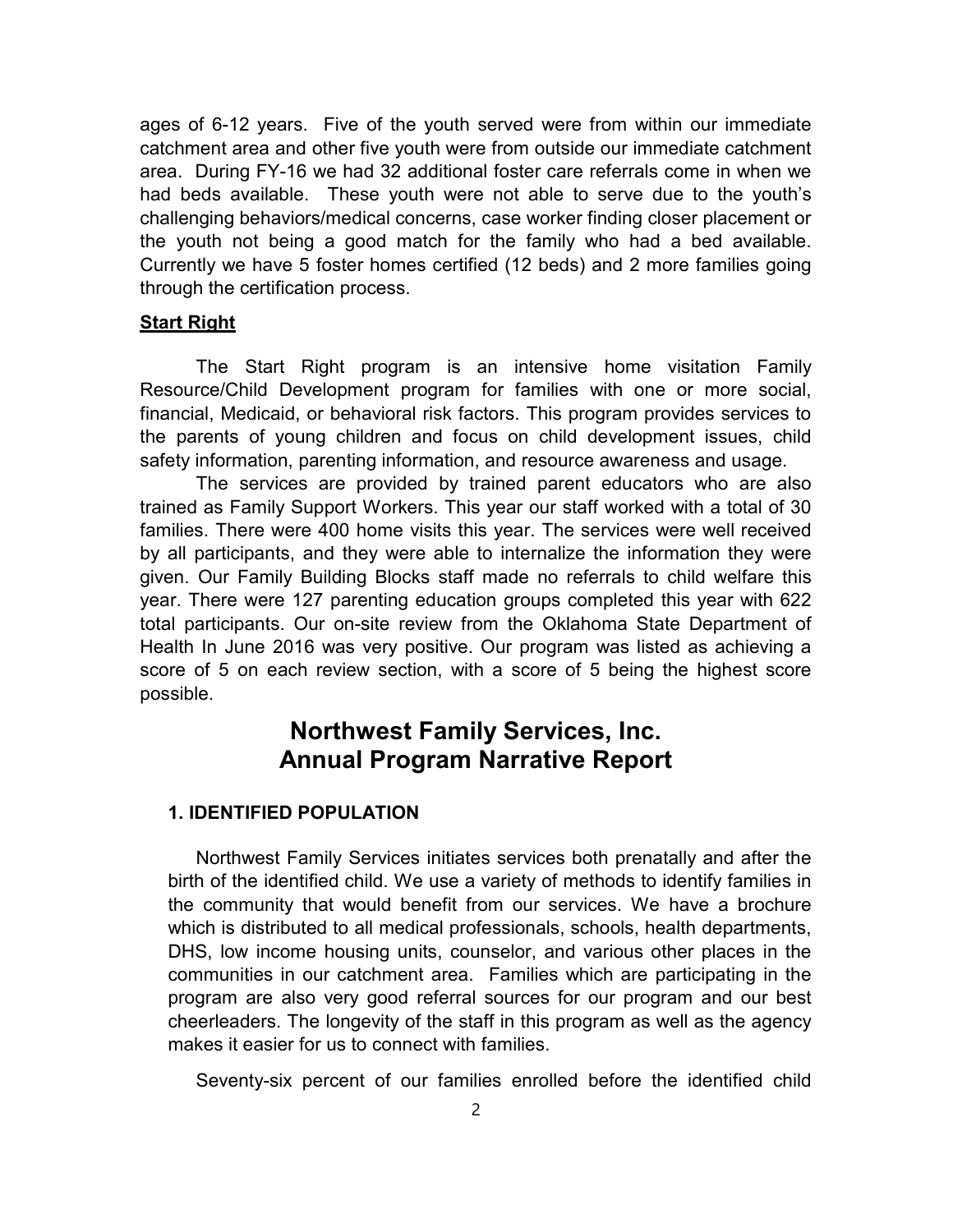turned 3 months old, and twenty-four percent of our families enrolled before the identified child was 12 months old.

# 2. SCREENING AND ASSESSMENT

Northwest Family Services uses the Health Families America screening tool to complete screenings and the KEMP Family Stress Checklist to complete the assessments. We completed 55 screenings between July 1, 2015 and June 30, 2016 and 25 assessments during the same time.

If we have a family that scores above 40 on the assessment we as a staff discuss how we should proceed with services. We are fortunate in our agency to have a counseling staff that is available to provide counseling services for our families if the need is there. We also provide services to a women's substance abuse treatment center in our area and most all of these women score above 40, but are involved in an extensive treatment program that is covering all these areas.

# 3. OUTREACH SERVICES

As previously discussed in identified population, we use a variety of mechanisms to recruit families. Once families are enrolled in the program the FSW uses many tools to keep families engaged and active in the program. We are fortunate to have families that want to give back to other families once they are in a position to do so. These families will give many of the items listed below. We are able to get all other items from various organizations as well as individuals in our communities. These tools include but are not limited to:

- ⦁ Exchange of contact information
- ⦁ A calendar to write appointment with FSW as well as others
- ⦁ Parenting notebook
- ⦁ Christmas gifts for families provided by a local church
- ⦁ Age appropriate toys and books
- ⦁ Free diapers, wipes, and formula (provided by a local church)
- ⦁ Transportation
- ⦁ Access to other community resources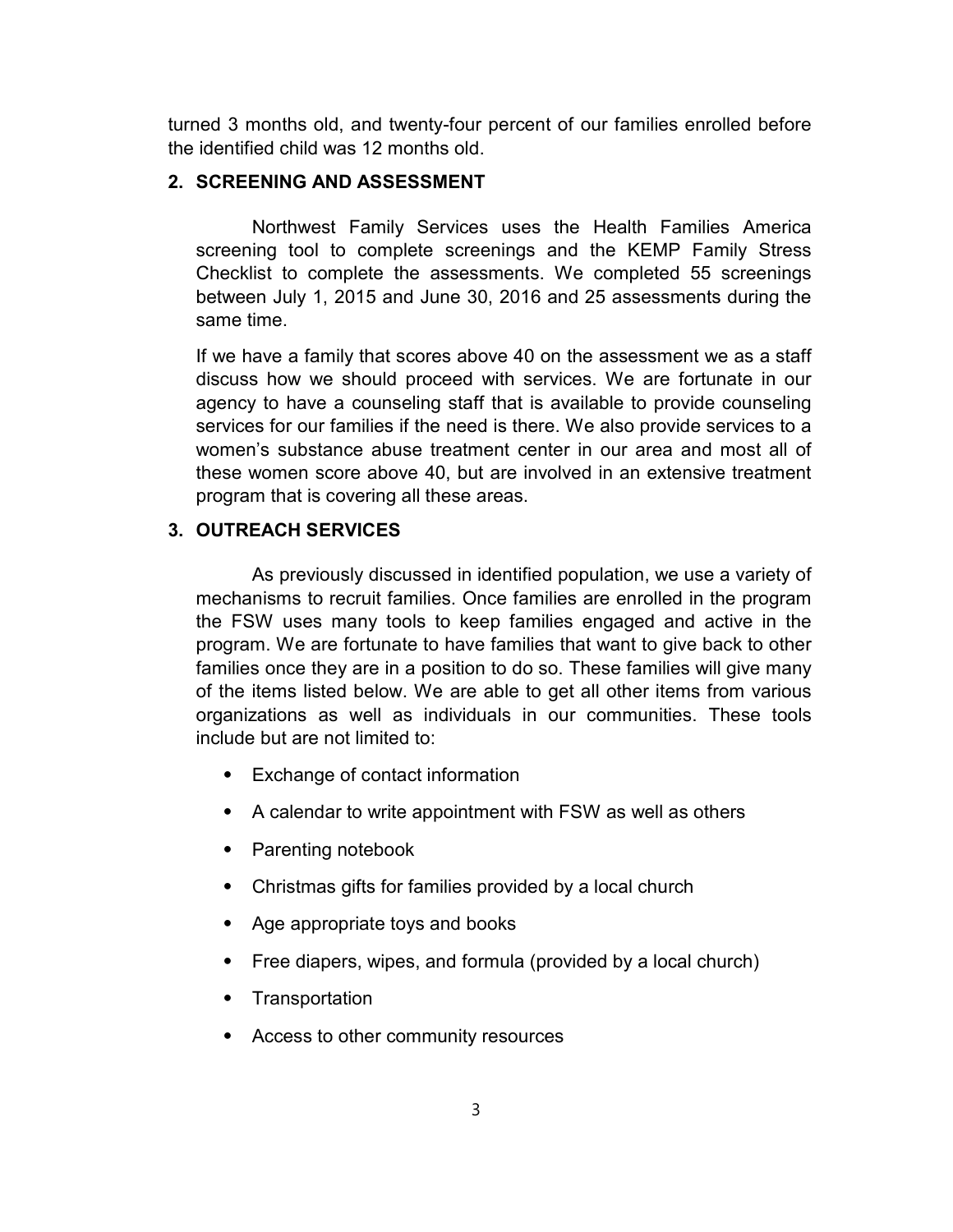- **Clothing**
- Baby food as well as food for the family
- ⦁ Persistent contact from FSW to family
- Notes on door
- ⦁ Phone calls
- Baby equipment
- ⦁ Furniture for the home
- Hand-made baby quilts
- ⦁ Personal hygiene items as well as household items

# 4. HOME VISITATION SERVICES

Northwest Family Services has had a few Level 1 families that have requested less frequent home visits. The reason the families have given include: doctor's appointments, WIC, counseling, Sooner Start, sibling appointments, and work schedules. The FSW always explains that the program is designed to have weekly home visits but we also try to let the families determine the schedule as much as possible since this is a parent driven program. During this year, most of our Level 1 families have participated in weekly home visits.

We are currently providing services to many women in a substance abuse treatment facility. These women and their children are typically at this facility for 4-6 months. We are able to provide home visitation services to these families during this time. Some of these families relocate to this area after leaving treatment, but many move out of state or back to the place they came from. Some of the women do not complete the treatment program and leave without any notice.

# 5. CULTURALLY SENSITIVE SERVICES

If we had a family that was not English speaking, we have a network of translators available to our agency. Our service area is comprised of 97% Caucasian; therefore, most of our brochures and literature is reflective of this community. We have available to use handouts, brochures, and forms in Spanish if the need arise. Northwest Family Services has what we consider a large amount of Fatherhood literature. We are fortunate to have several fathers that participate in our program. We have hand-outs, brochures, books, and curriculum designed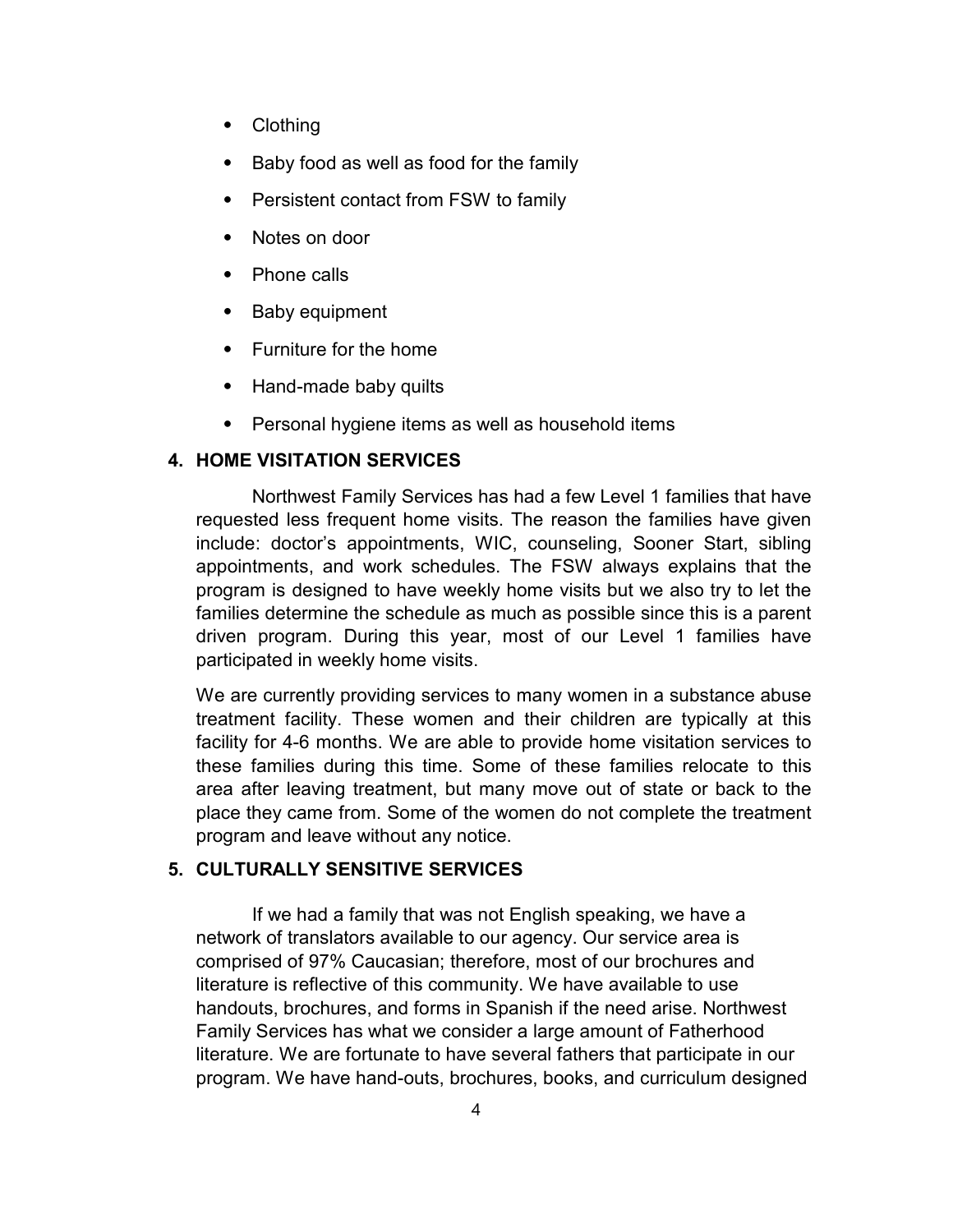specifically for fathers. When we have had families with different cultures, we have researched online, learned from the families themselves, and also from the translators we use. We feel we have been sensitive to the different cultures we have had involved in our program in the past.

## 6. SUPPORTING FAMILIES

The FSW and family work together to come up with goals and objectives for the family support plan. The family is given a Family Support Plan worksheet as well as What I want for My Child worksheet and What I would Like for Myself worksheet to help FSW and family brainstorm goal ideas.

Some of the goals established by families would be scheduling and keeping home visits, fixing healthy meals, eating together at the table, graduate from the substance abuse treatment program, stop smoking, child proof the home, enroll in technology center, find a job, ASW and ASQSE and developmental activities, find suitable housing, and find appropriate daycare. The FSW provides information and support to families regarding these goals. The FSW encourages families to be accountable in order to achieve their goals.

We use information from the PAW curriculum, the I Am Your Child DVD series, materials provided to us by TSET, and materials from the National Center on Shaken Baby Syndrome to cover topics such as: smoking cessation, abusive head trauma, home safety, physical activity/nutrition, and breast/bottle feeding.

# 7. COMMUNITY REFERRALS

Northwest Family Services has many community partners that provide a variety of different assistance to our families. We have local churches that provide a variety of different assistance to our families. We have local churches that provide food, help pay bills, baby necessities, personal care items, clothing, furniture, hand-made quilts, and transportation. We have various clubs and organization, private individuals, and school organizations that help provide assistant to our families when needed

# 8. SUPERVISION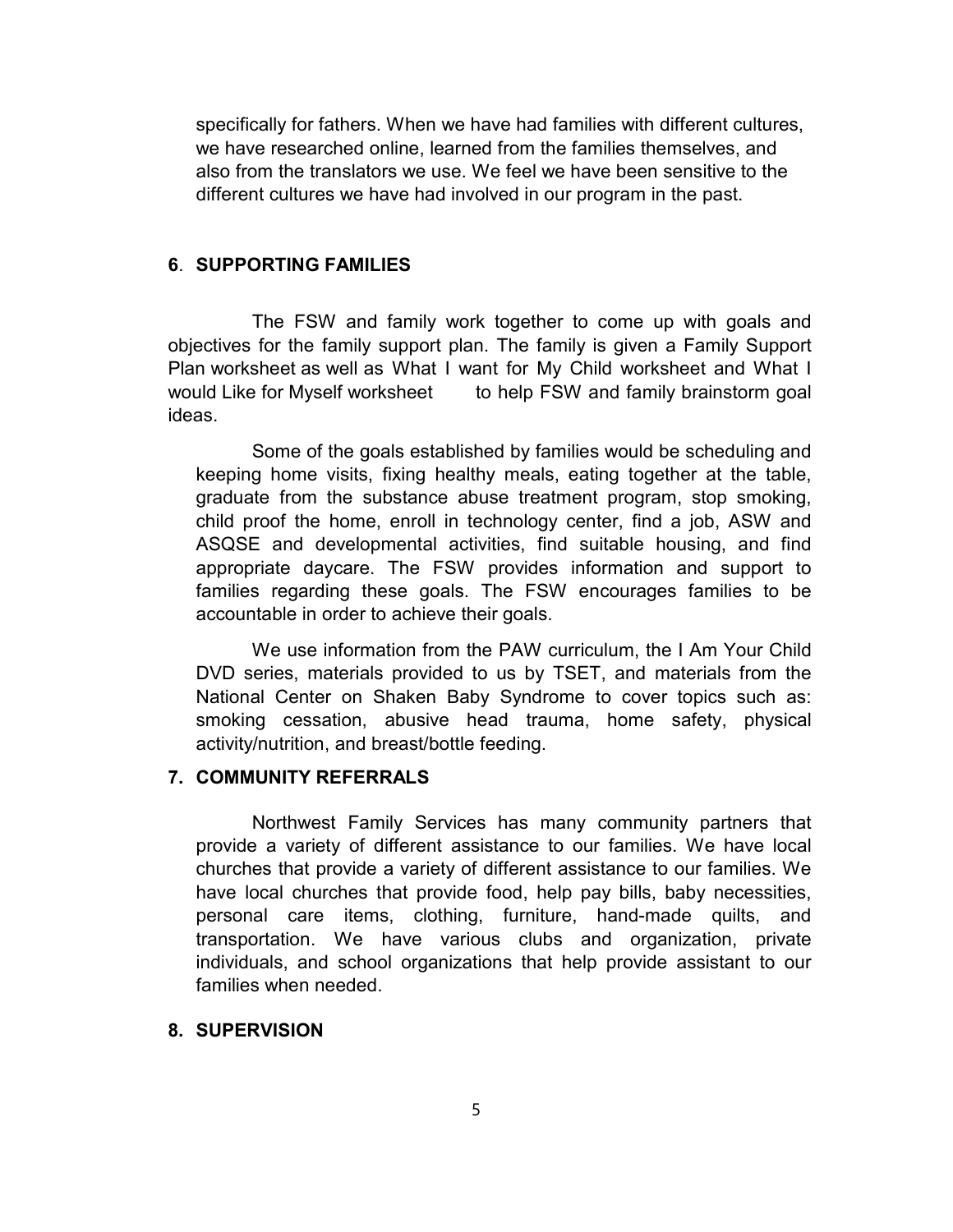The program supervisor, FSW, and agency director have informal contact on a daily basis. When a problem occurs it is usually discussed first at this level. The staff members discuss how the problem can be addressed. The supervisor and the FSW have weekly supervisory sessions. These sessions last 2 hours and we discuss the levels of families, check cases for completeness, any issues with families, training needs, and other issues related to the services provided to the families. The supervisor and the FSW also schedule, complete and discuss the shadow visit. We have completed 2 shadow visits during this year. The program supervisor which also acts as the FAW, FSW, and data entry clerk meets with the Executive Director on a weekly basis. The topics covered during these sessions include case management, any issues with data entry, and any other issue related to the services provided by the program. Northwest Family Services has group supervision twice a month with each session lasting 2 hours. We cover program policy, schedules, assessments, screenings, home visits, and other program activities during the month. We also discuss training needs and where we can receive the training we need. We discuss any other issues or problems regarding this program during this time.

# 9. CHILD PROTECTIVE SERVICE

Northwest Family Services did not have any Critical Incident in which forms needed to be completed. Northwest Family Services made no reported to OKDHS during this time.

# 10. SPECIAL POPULATIONS

Northwest Family Services did not provide any services to military families. NFS provided services for six homeless families during this time. We did not have any fathers that served as PCG's this year. We have provided services to several Native American's during the year.

## BEHAVIORAL HEALTH OUTPATIENT SERVICES (BHOP)

## Target Population

Behavior Health Outpatient Services (BHOP) target children less than 18 years of age, their families, or their legal caregivers who are experiencing one or more problems that put them at risk of entering or further infiltrating the juvenile justice system. An exception to the policy is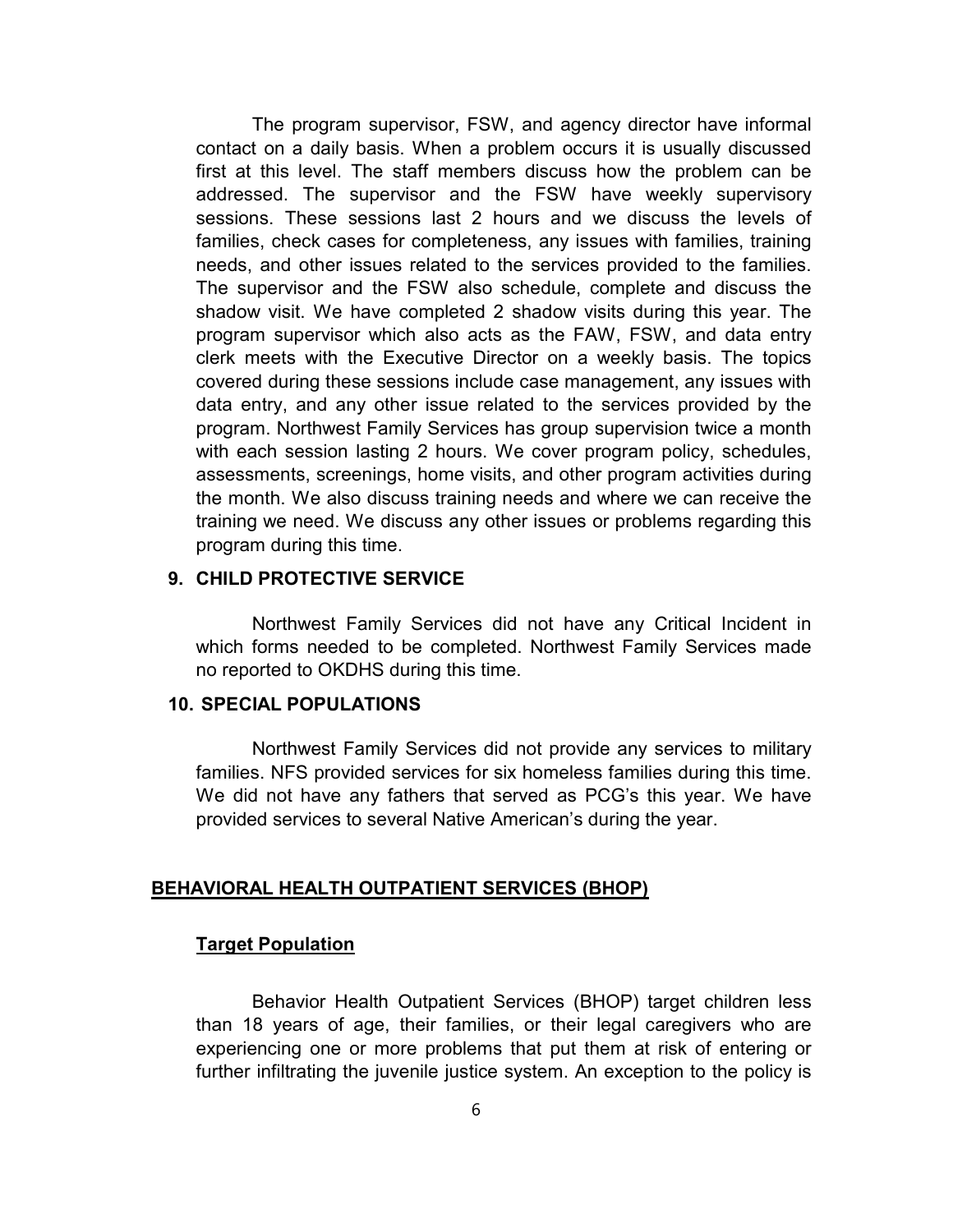made when the client is a victim of a crime.

## Admission Criteria

All clients served must have cognitive ability and short-term memory recall sufficient to derive a reasonable benefit from the services provided. All clients must demonstrate the ability to actively participate in their treatment process. Clients must not represent a danger to themselves or others.

# Services Provided

Clients may receive one or more of the following services from the Northwest Family Services, Inc. Behavioral Outpatient services:

- ⦁ Comprehensive assessment
- ⦁ Treatment plan development
- ⦁ Individual, group, or family counseling
- ⦁ Clinical evaluation
- ⦁ Satisfaction survey
- ⦁ Transition planning
- ⦁ Discharge planning
- ⦁ Discharge conference
- ⦁ Follow-Up if requested

All counseling services are provided by licensed professional counselors or master level counselors under supervision for licensing. The NFS BHOP services are nationally accredited through the Commission on Accreditation of Rehabilitation Facilities.

There were 173 counseling cases served in FY 16. There were 1347 hours of direct service provided by 3 full-time equivalent counseling staff. These hours are inclusive of those provided by our Extended Outreach staff in Major County.

Our reimbursement for CARS services totaled \$4,185 and our reimbursement from Title XIX was \$5,428. There were 10 CARS referrals during this year.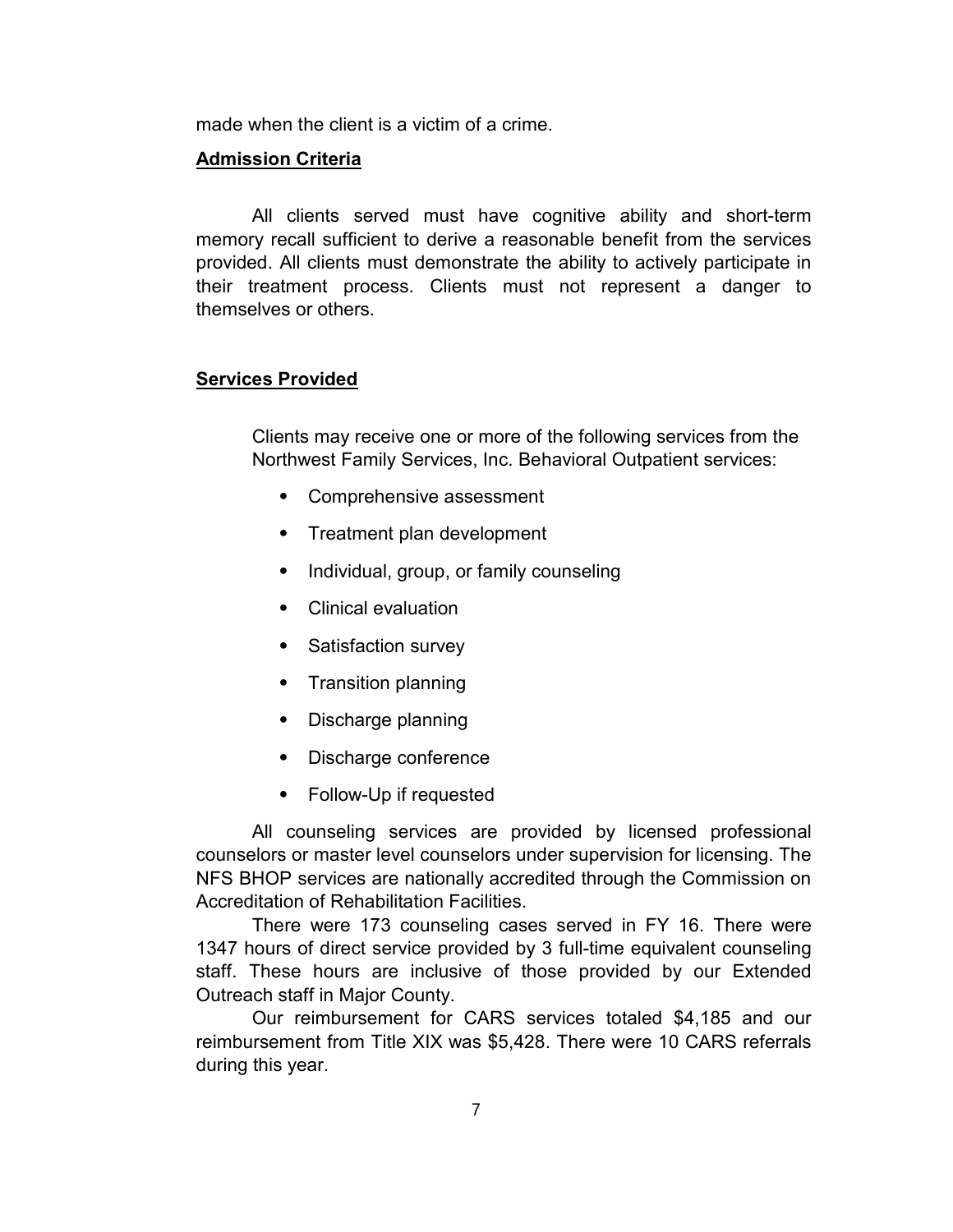## First Time Offender Program

We had 1 FTOP referral this year.

#### Parenting through Separation and Divorce (PTSD)

Parenting through Separation and Divorce is an education skill building program designed to help separated or divorcing parents develop or maintain a united approach to parenting issues.

This service was developed at the request of the area judges. Services are provided in Alva, Fairview, and Cherokee on a rotating basis. The class meets once each month for a 3 hour session. The class covers skills for relating to divorce issues, children's responses to divorce, and communication skills and guidelines for cooperative parenting.

Referrals for the class are received through the person requesting the service. Information about the service is made available to all area attorneys, judges, and court clerks.

There is a \$30.00 charge for this service. Thirty-seven people participated in these classes in FY16. Amber Maier Provides this service in Alva. Ginger Smith presents the information for our Cherokee group, and Nicole Martens presents for the Fairview group.

## Within My Reach

The "Within my Reach" program is a 14-hour curriculum based psycho-educational program designed to teach positive relationship building to individuals.

In FY16, our staff spent 24 hours presenting this curriculum. There were 3 total participants, but none completed the program. The lack of staff at the Waynoka Treatment Center did not allow for many of our sessions to be held. This was the reason for the decline in the numbers for this service compared to other years.

# CARF

Our CARF on-site review was in February 2016. It was a three day review and Northwest Family Services did very well on all sections of the review. We were certified for another three year period at a 100% level and without any negative scoring. The CARF review put Northwest Family Services in the top three percent of all agencies receiving a CARF review.